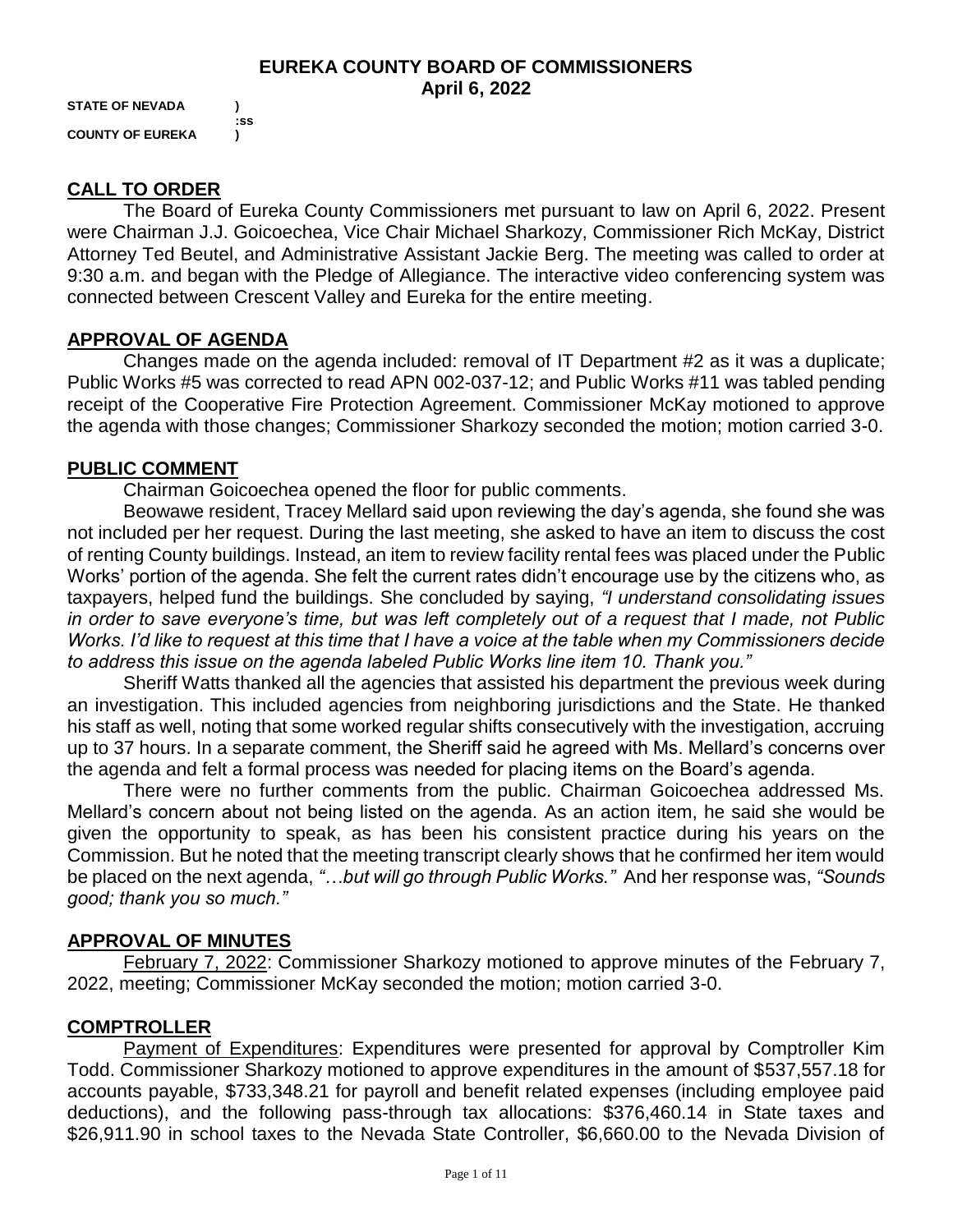Minerals, \$400.55 to the Nevada Department of Taxation, and \$150.00 to the Washoe Crime Lab, for a grand total of \$1,681,487.98. Commissioner McKay seconded the motion. Motion carried 3-0.

Fund Balance Report: The Board reviewed the current fund balance report.

Comptroller Administrative Assistant I/II/III: Commissioner Sharkozy motioned to ratify the updated Comptroller Administrative Assistant I/II/III job description as approved on April 20, 2021. Commissioner McKay seconded the motion. Motion carried 3-0.

Hiring Freeze Waiver Justification: Commissioner McKay motioned to waive the hiring freeze and authorize the Comptroller to fill the vacant position of Comptroller Administrative Assistant I/II/III, including approval to concurrently post the position notice internally and externally. Commissioner Sharkozy seconded the motion. Motion carried 3-0.

## **FISCAL YEAR 2022-2023 BUDGET**

Tentative Budget Review: Comptroller Kim Todd gave a brief overview of all budgets under the jurisdiction of the Board of County Commissioners for Fiscal Year 2022-2023. Budgeted revenues are based on projections from the State Department of Taxation.

Television District: The Television District joined this portion of the meeting represented by Board members Bill Leppala (President), Randy Klatt, Joe Whimple, and Tracy Moylan. Expenditures of \$381,400.00 and revenues of \$222,598.00 were budgeted for the District. Commissioner McKay motioned to approve the Television District budget for Fiscal Year 2023; Commissioner Sharkozy seconded the motion; motion carried 3-0.

Eureka County (General): Expenditures of \$43,972,000.00 and revenues of \$26,453,000.00 were budgeted for Eureka County. Depreciation of the County's overall assessed valuation accounted for the \$1 million decrease in revenues compared to the previous year. Commissioner Sharkozy motioned to approve the Eureka County (General) tentative budget for Fiscal Year 2023; Commissioner McKay seconded the motion; motion carried 3-0.

Eureka Town: Expenditures of \$136,000.00 and revenues of \$111,000.00 were budgeted for Eureka Town. The \$1 million deficit in the Town's proprietary water fund has a huge impact on this budget. Commissioner Sharkozy motioned to approve Eureka Town's tentative budget for Fiscal Year 2023; Commissioner McKay seconded the motion; motion carried 3-0.

Crescent Valley Town: Expenditures of \$82,000.00 and revenues of \$33,000.00 were budgeted for Crescent Valley Town. The proprietary water fund for Crescent Valley has a deficit of \$326,000.00 for the upcoming fiscal year. Ms. Todd cautioned that this will be the last year Crescent Valley Town can operate without a grant, due to its dwindling ending fund balance. Commissioner Sharkozy motioned to approve the Fiscal Year 2023 tentative budget for Crescent Valley Town; Commissioner McKay seconded the motion; motion carried 3-0.

Devil's Gate GID: Expenditures of \$250,000.00 and revenues of \$57,000.00 were budgeted for Devil's Gate GID. There was a brief discussion about the special tax assessment paid by each property owner in Devil's Gate. Once the County takes steps to consolidate the water systems, this special assessment will go away. Commissioner Sharkozy motioned to approve the tentative budget for Devil's Gate GID; Commissioner McKay seconded the motion; motion carried 3-0.

Diamond Valley Rodent Control District: Expenditures of \$47,000.00 and revenues of \$15,000.00 were budgeted for the Rodent District. Commissioner Sharkozy motioned to approve the Fiscal Year 2023 tentative budget for the Diamond Valley Rodent Control District; Commissioner McKay seconded the motion; motion carried 3-0.

Diamond Valley Weed Control District: Expenditures of \$160,000.00 and revenues of \$118,000.00 were budgeted for the Weed District. Commissioner McKay motioned to approve the tentative budget for the Diamond Valley Weed Control District; Commissioner Sharkozy seconded the motion; motion carried 3-0.

Set Public Hearing: Commissioner Sharkozy motioned to schedule a public hearing at 10:00 a.m. on May 20<sup>th</sup> to adopt tax rates and consider final changes to the budgets for Fiscal Year 2022-2023. Commissioner McKay seconded the motion. Motion carried 3-0.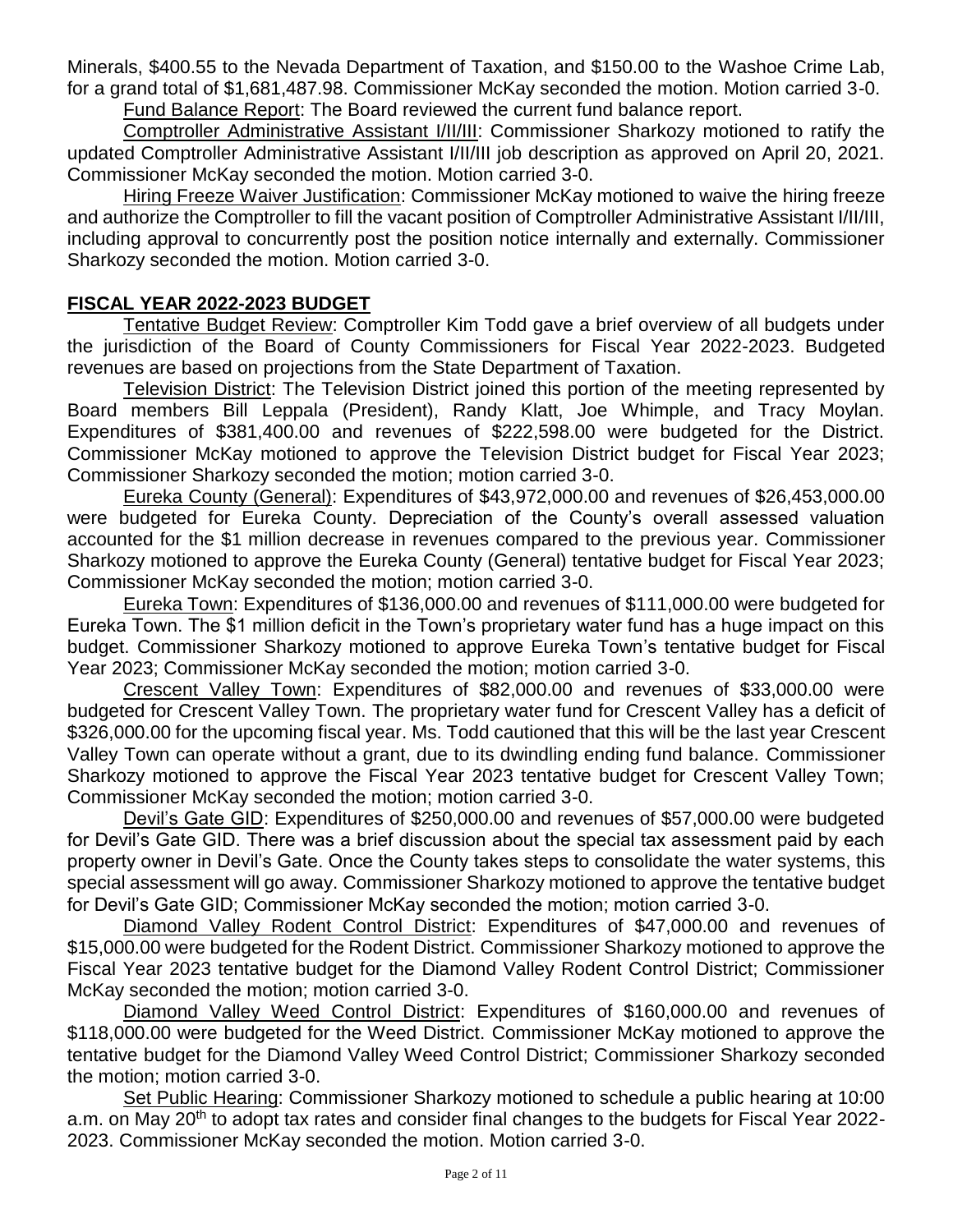## **COMMISSIONERS**

Fiscal Accountability Workgroup: A workgroup was being formed to examine local codes and policies in order to make recommendations to the Board to achieve improved fiscal responsibility and accountability. Commissioner Sharkozy motioned to appoint District Attorney Ted Beutel, Comptroller Kim Todd, and Treasurer Pernecia Johnson to this workgroup; Commissioner McKay seconded the motion; motion carried 3-0.

Request Independent Evaluation of County Jail: In order to determine current fitness of the County Jail in Eureka and the temporary holding facility in Crescent Valley, an independent evaluation was needed. This will conclude whether the facilities are suitable to house or process any persons in custody, including interrogating, booking, housing, and otherwise handling inmates.

Commissioner Sharkozy motioned to contact the County's insurance and risk management providers to request an independent evaluation and audit of the County Jail/Detention Facility in Eureka and the temporary holding facility in Crescent Valley. Commissioner McKay seconded the motion. Motion carried 3-0.

Requests for Written Quotes: This item was placed on the agenda after Sheriff Watts failed to provide quotes, despite written requests, to support purchase of three vehicles in August and October 2021, as well as documentation to support any additional vehicles that he may have made arrangements to pre-order or procure. At meeting time, Comptroller Kim Todd confirmed that her office had not yet received the mandatory documentation from the Sheriff.

Sheriff Watts informed the Board that he had the quotes with him. He acknowledged that he received written requests in October 2021 and March 2022, but could not locate a written request from August 2021, although he remembered a verbal request at that time. He said the requests *"got buried"* because they came when he was *"in DC"* and when he was *"on the two investigations."* 

State law and County policy require a minimum of two quotes for vehicle purchases. Chairman Goicoechea asked the Sheriff if he had the proper number of quotes to support each vehicle purchased – three in 2021 and two pending delivery. The Sheriff indicated that he did, and he was asked to give the documentation to the Comptroller to be audited. The Board will review the results at the April 20<sup>th</sup> meeting. The next agenda item, to consider any remedial action to avoid further audit findings related to purchasing violations, was tabled pending review of the documentation from Sheriff Watts and results of the audit.

### **SENIOR CENTERS**

Update Report: Senior Center Program Director Millie Oram reported on activities at the Eureka Senior Center and Fannie Komp Senior Center. In March, Eureka served 759 meals and Crescent Valley served 800 meals. A total of \$9,456.17 was deposited for the month. Ms. Oram reported that the monthly Golden Groceries Program was offered in Crescent Valley for the first time in March and 40 seniors received nutritious food items at no cost.

### **JUVENILE PROBATION**

Grad Night 2022: Juvenile Probation Officer Steve Zimmerman requested a donation for the annual Grad Night celebration, explaining this has proven to be a safe alternative to alcohol or drug related parties for graduation. He requested a larger donation this year because the number of students has increased. There are 25 graduating seniors and he expects 70 students at the event.

Commissioner Sharkozy motioned to donate \$1,000.00 to the 2022 Eureka County High School Grad Night event scheduled for June  $10<sup>th</sup>$ , to be paid from miscellaneous grants in the Commissioners' budget. Commissioner McKay seconded the motion. Motion carried 3-0.

### **SHERIFF**

Request to Ratify Out-of-State Travel: Sheriff Watts explained that on March 24<sup>th</sup> a Deputy extradited an inmate to Twin Falls, Idaho, and he asked the Board to ratify the travel so the per diem could be paid.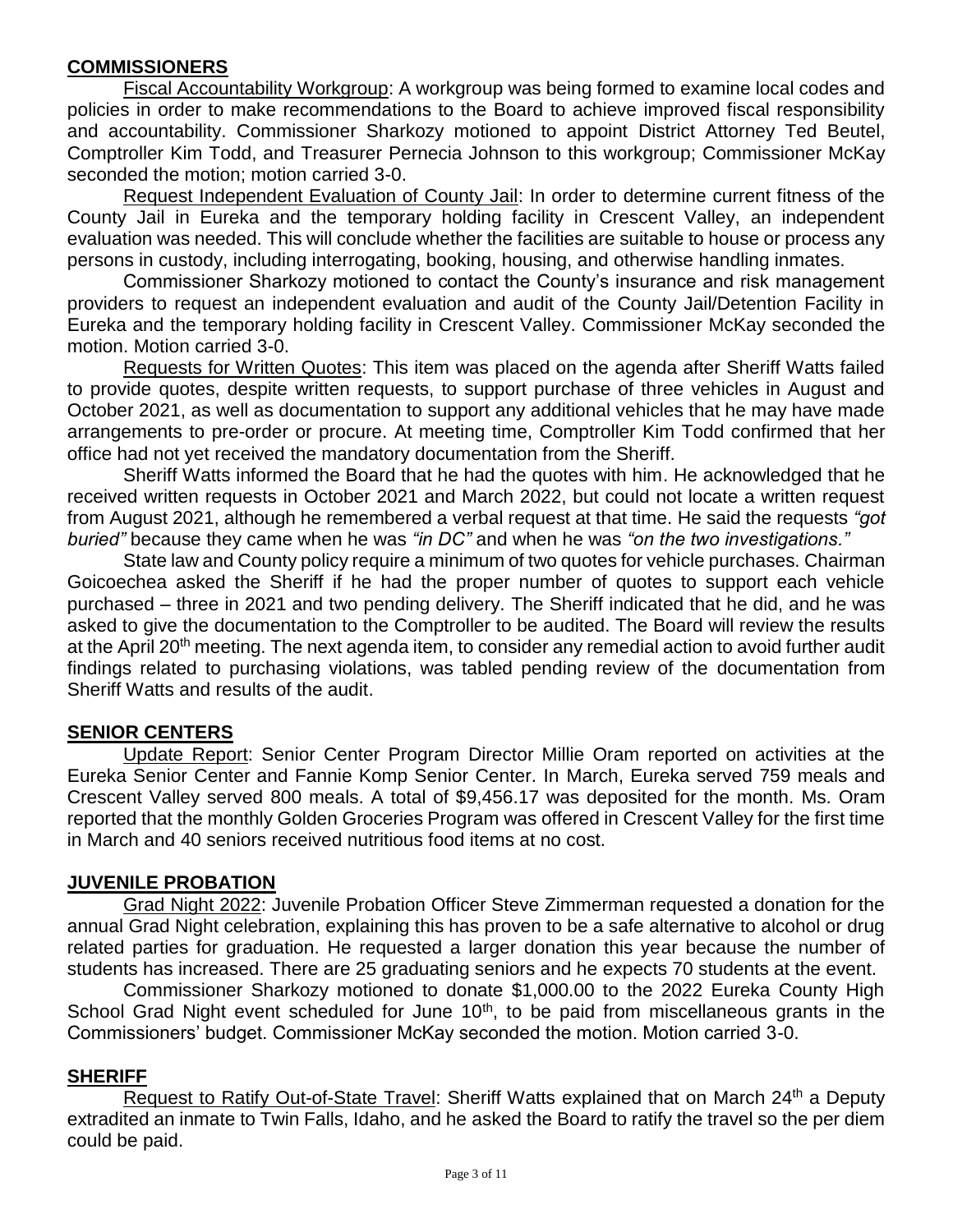Chairman Goicoechea said the Board received correspondence from the District Attorney informing that this travel violated a Court Order and was not consistent with the process used for rendition following extradition. The Chairman reviewed the Court Order, which stated the defendant was to be remanded to the custody of the Sheriff to be held for authorities from the State of Idaho to conduct the transport.

Sheriff Watts replied that he was not physically in Eureka County when this occurred and it was handled by Undersheriff Tyler Thomas.

Justice Court staff, Amy Jensen and Lindsay Stith, were in attendance. Ms. Jensen said that Judge Rowley wanted to ensure that the Board was aware that the Order remanded the defendant to the Sheriff's custody and did not authorize transport by Eureka County. Ms. Jensen further stated that a defendant was being held in Elko County on a Eureka County warrant, ready to be picked up on March 22<sup>nd</sup>, but the Sheriff's Office didn't have staff available. Yet, on March 24<sup>th</sup>, a deputy was available to transport the Idaho defendant to Twin Falls while Justice Court waited days for transport of its defendant from Elko.

Chairman Goicoechea commented that the Sheriff had just witnessed the Board approving deficit budgets as a direct result of rising costs and the current state of the economy. He said the Sheriff's Office needs to be more diligent in avoiding needless costs, such as this trip to Idaho. The Chairman then asked for a motion to either deny or ratify the travel.

Commissioner Sharkozy motioned to deny ratifying out-of-state travel on March 24<sup>th</sup> for a Deputy Sheriff to transport an inmate to Twin Falls, Idaho, due to the trip being unnecessary and in violation of a Court Order. Commissioner McKay seconded the motion. Motion carried 3-0.

### **NEVADA DIVISION OF WATER RESOURCES**

Special Assessments for FY22-23: Each year the Nevada Division of Water Resources provides budgets for special assessments to be collected from water rights holders in Eureka County. These are billed on real property tax statements and in turn paid to the Division. County Commissions are asked to approve the budgets each year, but it is a State tax that the local government has no authority over.

Jake Tibbitts felt the record should reflect that during the last Legislative Session, the State Legislature swept all remaining balances in the groundwater basin accounts in order to balance the State budget. There was a commitment to repay these amounts, but the State continues collecting annual assessments on these basins.

Commissioner McKay motioned to approve the Division of Water Resources budgets for Fiscal Year 2023 special assessments to be collected by Eureka County on behalf of the Division for expenses related to supervision over the following waters in Eureka County: Maggie Creek Groundwater Basin, Boulder Flat Groundwater Basin, Humboldt River Distribution, Whirlwind Valley Groundwater Basin, Lower Reese River Valley Groundwater Basin, Crescent Valley Groundwater Basin, Pine Valley Groundwater Basin, Diamond Valley Groundwater Basin, and Kobeh Valley Groundwater Basin. Commissioner Sharkozy seconded the motion. Motion carried 3-0.

### **IT DEPARTMENT**

IT Update: IT Director Misty Rowley reported on IT projects and activities.

Monday.com: Ms. Rowley finished setting up the IT project management system through Monday Mouse, part of the Monday.com solutions.

New Workstations: Workstations were set up for new hires for the Clerk Recorder and the Sheriff, and two new laptops were configured for the Assessor.

Troubleshooting: Ms. Rowley worked with Quest to troubleshoot the audio interference between the Commission Chambers and the Crescent Valley site. She is troubleshooting the connection between Tank Hill and the Airport, which is affecting radio communications. LV.net has been scheduled to troubleshoot the transmission speeds.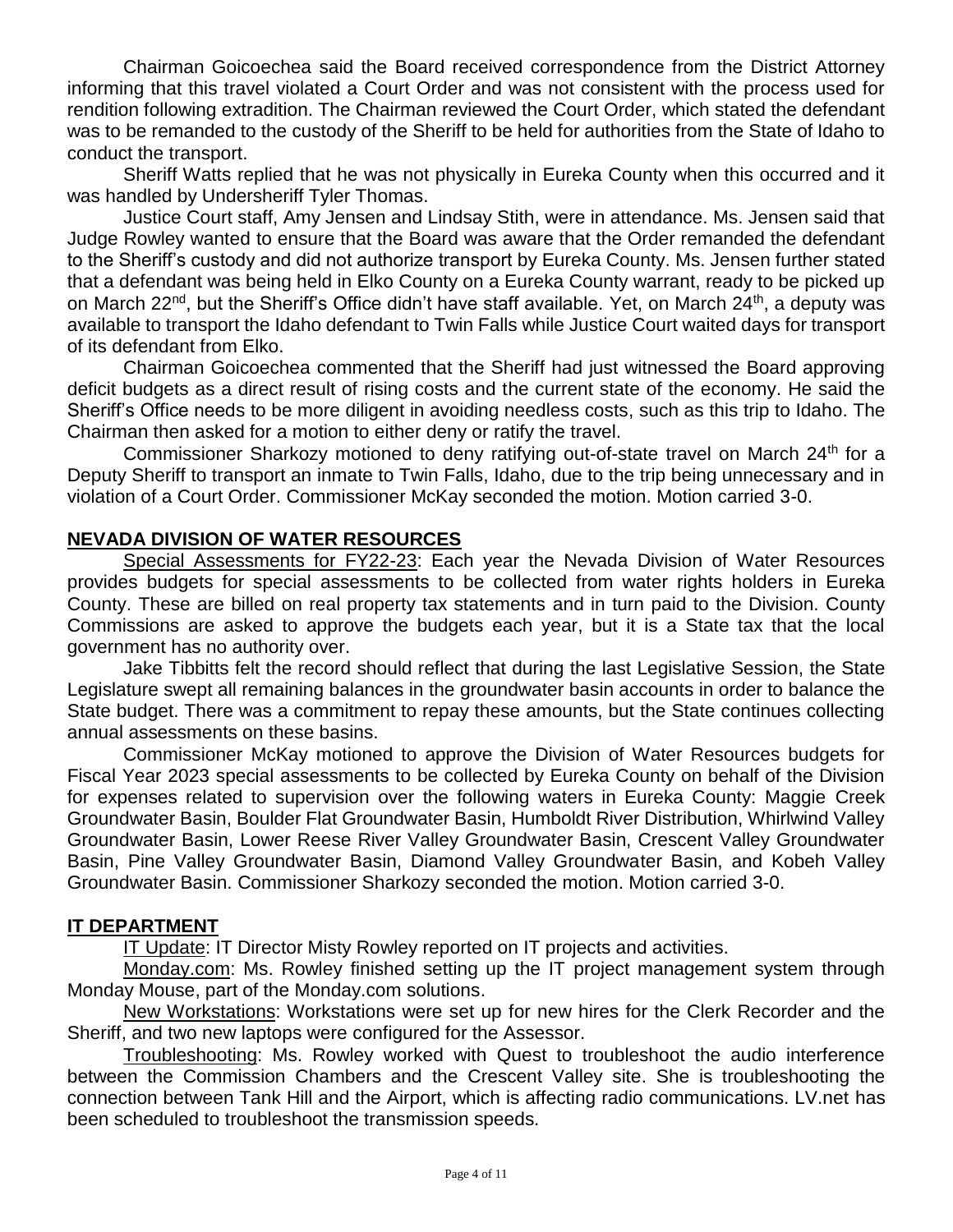JAVS Installation: Ms. Rowley assisted Justice AV Solutions on the networking side during the JAVS upgrade and installation for Justice Court.

Crescent Valley Projects: A Starlink satellite internet service was ordered for Crescent Valley facilities. An initial test showed favorable uplink speeds needed for the Sheriff's bodycams.

Grant Work: Ms. Rowley continues meeting with the grant writer and Lumos & Associates to plan grant management and project management. Lumos suggested budgeting \$150,000.00 for the NEPA studies and technical assistance on the grant application. Additional funding related to grant procurement will be formally requested at the next meeting.

Security & Other Testing: Ms. Rowley worked with the Department of Homeland Security to conduct additional penetration testing (for election security). She will work with Quest engineers to set up a trial for the Cisco VOIP phones. If this option proves viable, it will save the County a lot of money.

**E-Rate Projects: The E-rate grant application for the Crescent Valley Library fiber project was** submitted to the Universal Service Administrative Company for review. A project conference call is scheduled for April 15<sup>th</sup>.

Hyperconverged Server: Syber Networks will be in Eureka the following week to complete set up of the hyperconverged server.

Project Quotes: Ms. Rowley submitted several quotes for Board approval, explaining that shipping costs aren't included in the quotes, so contingency was added to ensure those costs are covered.

Quest Quote – UPS at Road Shop: Commissioner McKay motioned to approve Quote #015986v1 from Quest for a UPS (uninterruptable power supply) at the Eureka Road Shop for a not to exceed amount of \$1,751.00 (\$1,459.12 plus 20% contingency) utilizing monies budgeted for capital outlay (010-018-55010-000) in the Technology Support budget. Commissioner Sharkozy seconded the motion. Motion carried 3-0.

BCT Quote – HA Firewall: Commissioner McKay motioned to approve Quote #030512v1 from Business Continuity Technologies to upgrade the current HA (high availability) firewall in Eureka for a not to exceed amount of \$10,434.92 utilizing funds budgeted for capital outlay (010-018-55010- 000) in the Technology Support budget. Commissioner Sharkozy seconded the motion. Motion carried 3-0.

AT&T Quote – Antenna for 4G Failover: Commissioner Sharkozy motioned to approve Quote #80661 from AT&T for a Fixed Wireless Access antenna at the Courthouse for a not to exceed amount of \$2,090.00 utilizing funds budgeted for capital outlay (010-018-55010-000) in the Technology Support budget. Commissioner McKay seconded the motion. Motion carried 3-0.

Quest Quote – IP Camera: Commissioner McKay motioned to approve Quote #015987v1 from Quest for an IP (internet protocol) camera in the Crescent Valley Town Center for a not to exceed amount of \$2,079.96 (\$1,733.30 plus 20% contingency) utilizing funds budgeted for capital outlay (010-018-55010-000) in the Technology Support budget. Commissioner Sharkozy seconded the motion. Motion carried 3-0.

Quest Quote – Extron eLink: Commissioner McKay motioned to approve Quote #016040v1 from Quest for an Extron eLink 100T for a not to exceed amt of \$1,045.00 (\$871.00 plus 20% contingency) utilizing funds budgeted for capital outlay (010-018-55010-000) in the Technology Support budget. Commissioner Sharkozy seconded the motion. Motion carried 3-0.

Quest Quote – Courthouse Antenna & Router: Commissioner Sharkozy motioned to approve Quote #015985 from Quest for installation of an antenna on the Courthouse roof and a Cradlepoint router in the NOC (network operations center) room for a not to exceed amount of \$12,974.10 (\$10,811.75 plus 20% contingency) using monies budgeted for capital outlay (010-018-55010-000) in the Technology Support budget. Commissioner McKay seconded the motion. Motion carried 3-0.

Quest Quote – Fiber Ports: Ms. Rowley explained that installing additional fiber ports at the Sheriff's Office will eliminate additional equipment needed by the State, and purchased by the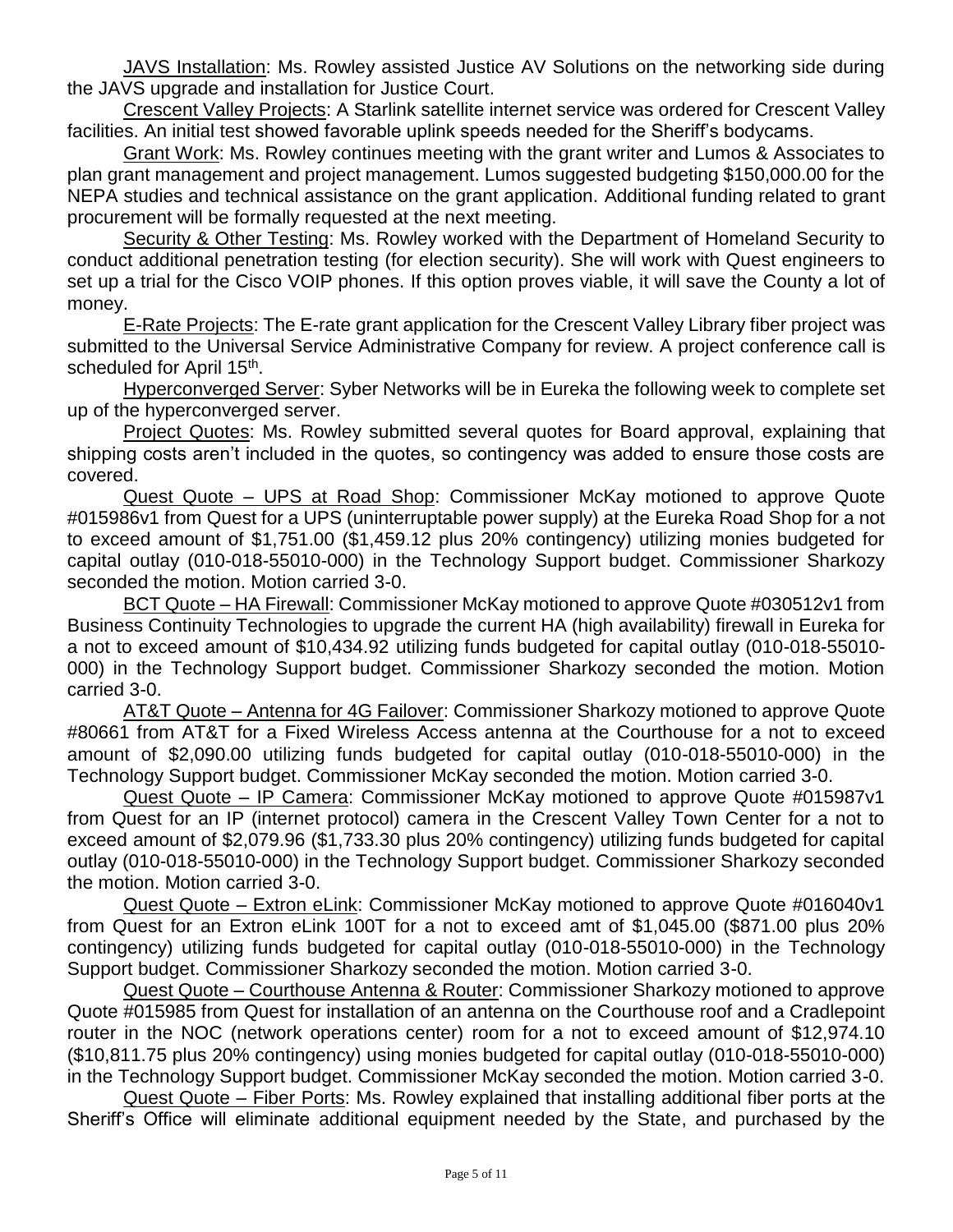County, to redesign connections. In addition to saving costs, this will provide fiber redundancy between the Sheriff's Office and County Courthouse.

Commissioner Sharkozy motioned to approve Quote #016051v1 from Quest to splice existing fibers to provide six additional fiber ports at the Sheriff's Office in Eureka for a not to exceed amount of \$6,280.50 (\$5,233.75 plus 20% contingency) utilizing monies budgeted for fiber optic and network upgrades (042-140-55010-203) in the Capital Projects Fund. Commissioner McKay seconded the motion. Motion carried 3-0.

CDW Quote – Lenovo Computers: The IT Department tries to keep spare workstations on hand for new employees or failed computers and it is time to restock. Commissioner McKay motioned to approve Quote #MRNB368 from CDW for three (3) Lenovo computers for a not to exceed amount of \$3,814.59 utilizing funds budgeted for capital outlay (010-018-55010-000) in the Technology Support budget. Commissioner Sharkozy seconded the motion. Motion carried 3-0.

EM3 Networks Contract Renewal: As more files and data move to the Tyler Cloud, additional bandwidth may be needed, so Ms. Rowley negotiated a new contract with EM3 Networks for a 250 Mbps broadband internet connection at the Eureka County Courthouse for a 12-month term (June 1, 2022 through May 31, 2023) at a monthly cost of \$1,125.00, with authorization to upgrade (if needed) to a 1 Gbps connection at a monthly cost of \$1,495.00.

Commissioner McKay motioned to approve renewing the contract with EM3 Networks with the options stated, and authorized the IT Director to sign the contract outside of the meeting. Commissioner Sharkozy seconded the motion. Motion carried 3-0.

Out-of-State Travel: This travel was previously authorized, but Ms. Rowley explained that the training conference was rescheduled to a different date. Commissioner McKay motioned to approve out-of-state travel for the IT Director to attend the Black Hat Spring Training Conference scheduled for June 13<sup>th</sup>-16<sup>th</sup> in Virginia; Commissioner Sharkozy seconded the motion; motion carried 3-0.

#### **KINROSS GOLD – BALD MOUNTAIN MINE**

Introductions: Matthew Miller, Corporate Social Responsibility Specialist for Kinross Bald Mountain, introduced Chris Jim, Environmental Manager; Dale Thompson, Operations Manager; and Stephanie Hallinan, Environmental Superintendent, who were in attendance to give an update on the proposed Juniper Project at Bald Mountain Mine.

Kinross Nevada: Mr. Miller explained that a new name had been assigned to the Nevada properties – Kinross Nevada – in order to foster better resource management and collaboration between the Round Mountain and Bald Mountain operations.

Corporate Responsibility: Mr. Miller briefly described Kinross's corporate responsibility with five key areas of focus: putting people first, managing the environmental footprint, empowering local communities, generating socioeconomic value, and engaging the workforce. With these core values in mind, Kinross strives to keep its money close to home, with over 50% directly benefiting local communities in the form of wages/benefits, taxes, donations, and use of local vendors and suppliers.

Permitting Process: Notice of Intent for the Juniper Project was published in the Federal Register on March 31<sup>st</sup>, officially starting the NEPA process. Mr. Jim said that Kinross is committed to being proactive and transparent throughout the permitting process, and will keep stakeholders informed by consulting with the community, communicating with local government, and encouraging input and feedback.

Juniper Project Overview: Mr. Jim stated the Juniper Project has the potential to extend the mine life into 2040. The project will increase the mine footprint by approximately 3,900 acres, a 27% increase over the current authorized area. The mine will use existing facilities for processing. Any infrastructure additions will be in the form of dirt work – leach pads, dumps, pit expansions, underground mine development, and road development or modification.

On the environmental side, the mine will maintain the mule deer corridors, work to minimize effects on wildlife and habitat, and consider visual aspects of the project. Concurrent reclamation is planned and will be ongoing in multiple areas of the project. Initial plans for the Juniper Project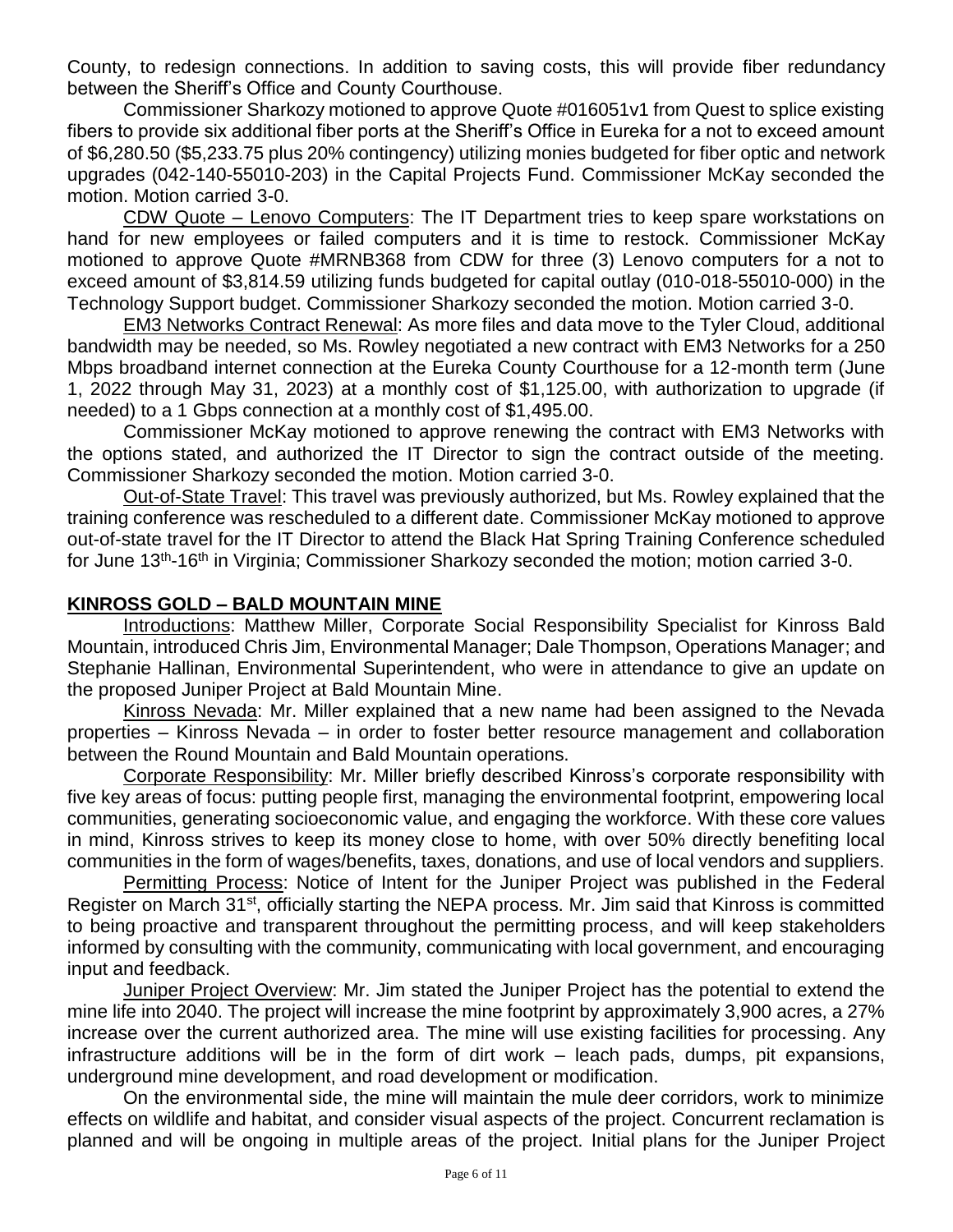contemplated dewatering; but by planning a shallower pit depth, that aspect was removed from the project plan.

Bald Mountain Mine currently has 605 employees and utilized 1,100 contractors over the last year. There is no plan to increase the workforce; the expansion will extend the mine life rather than increase operations.

Conclusion: The presentation ended with the gentlemen answering several questions and sharing contact information for the public and the Board.

### **ROAD DEPARTMENT**

Report on Activities: Ray Hodson, Assistant Public Works Director, reported on Road Department activities. March began with a storm that kept crews busy with snow removal for several days. The Barth Road gravel project was suspended a few days due to rain. During that time, Eureka and Crescent Valley crews worked on cattle guards, wings, and signs.

A blade operator from Eureka has been working on dirt roads in Crescent Valley, establishing ditches and putting crowns on the roads. The buildings and grounds crew in Crescent Valley is working to identify and mark water valves, which is a time-consuming effort. This work is preparation for the planned asphalt treatment next year. Lumos & Associates will conduct a drone flight to gather data needed to identify GPS coordinates for each valve, create a topographic map, and update the water meter map (Crescent Valley has 289 water meters but 69 are inactive).

The buildings and grounds crew completed work at the ball field in Crescent Valley. The dugouts and shed have been painted, and the field has new bases.

Mr. Hodson informed that he is considering a one-day-per-week schedule at the Crescent Valley Town Center. An employee is currently there two days per week from 10:00 a.m. to 2:00 p.m., but for the entire month of March, there were only nine customers. A sign is posted on the door with contact information if a resident needs assistance, and staff is very responsive when called.

Updated Job Description: Mr. Hodson worked with Human Resources to update the Operator series job description, which he presented for approval. Commissioner McKay motioned to approve the updated position description for Equipment Operator I, II, III, & Senior class series; Commissioner Sharkozy seconded the motion; motion carried 3-0.

Hiring Freeze Waiver Justification: Commissioner McKay motioned to waive the hiring freeze and authorize recruitment of a Casual Equipment Operator I; Commissioner Sharkozy seconded the motion; motion carried 3-0.

### **PUBLIC WORKS**

Public Works Update: Assistant Public Works Director Joyce Jeppesen reported on projects and activities.

Senior Center Addition: The addition at the Eureka Senior Center (enclosure of the patio area) has been completed.

Road/Utility Project: 30% design plans for the County-wide Road Rehabilitation & Utility Improvement Project have been received. Lumos & Associates will meet with Public Works staff on April 14<sup>th</sup> to review the plans.

Vehicle Purchases / Disposals: Ms. Jeppesen relayed that, until recent years, Public Works has facilitated all vehicle purchases for the County. Public Works Director Jeb Rowley, Ms. Jeppesen, and Senior Mechanic David Jones met recently to discuss how vehicle procurement could be realigned with the County's practices and policies.

Public Works is putting together a vehicle procurement packet. Mr. Jones will construct a form, a checklist of sorts, to ensure that any vehicle purchased is appropriate and safe for its intended use, and to ensure that required accessories or additional features are accounted for. He will meet with any departments that utilize specialty vehicles, such as EMS and the Sheriff's Office, to identify and incorporate those specific needs.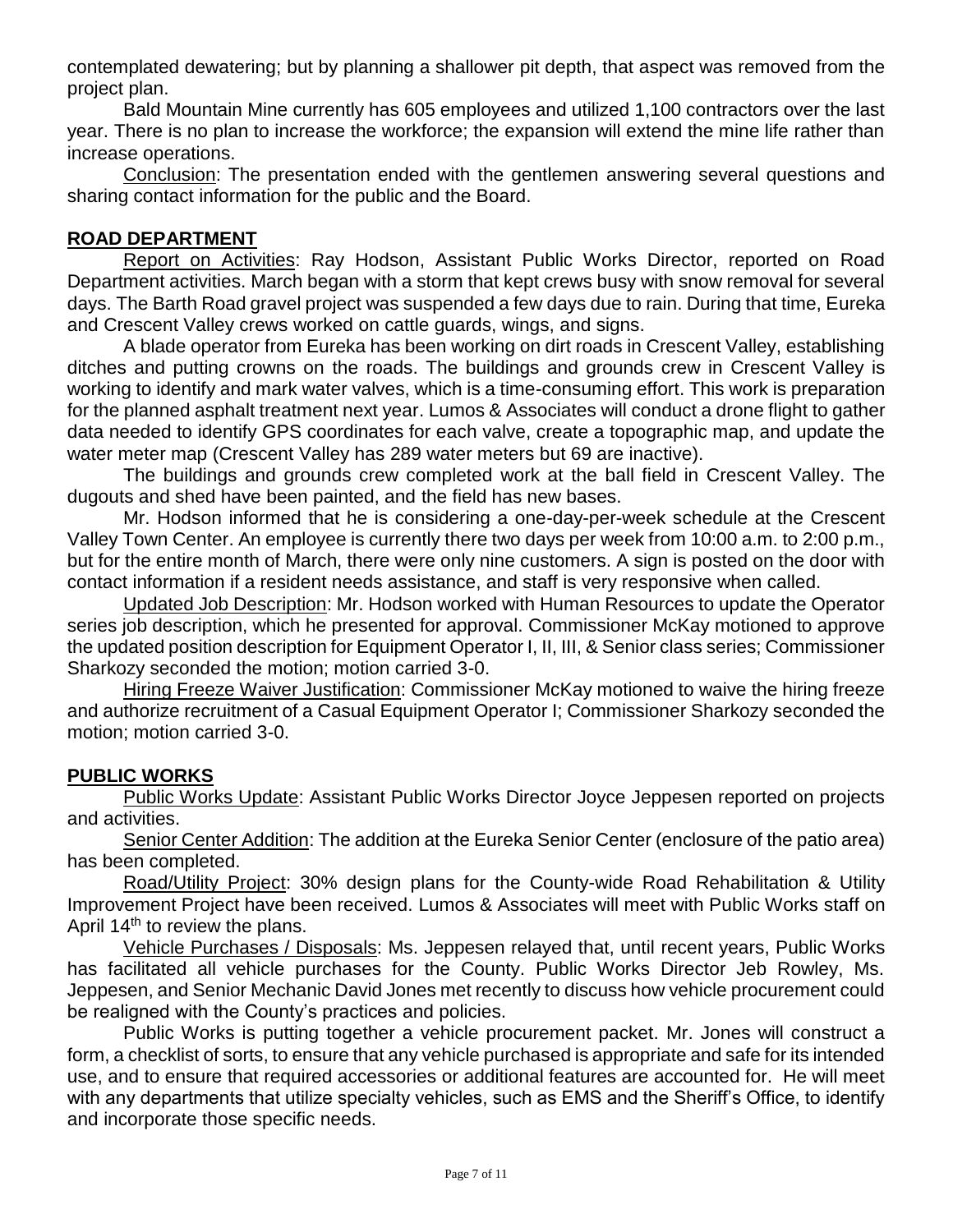A separate form will ensure that quotes are obtained, purchase orders are completed, and insurance and licensing are in place. The form/packet will go to the Comptroller's office for confirmation that the budget supports the purchase, and will ultimately be brought forward to the Commissioners by the Public Works Director.

A similar form will be created for disposal of vehicles or equipment, to ensure all steps required by County Code and State law are followed, and to confirm all necessary administrative steps are done (such as removing an item from the County's insurance). These efforts will streamline fleet inventory and reduce unnecessary maintenance and administrative costs.

Commissioner McKay motioned to require that all vehicle purchases and disposals be managed by the Department of Public Works in accordance with applicable policies and laws. Commissioner Sharkozy seconded the motion. Motion carried 3-0.

Disposal of HP Plotter Printer: Years ago, the Assessor's office gave a plotter/printer to Public Works. It has been kept in service with repairs and parts replacement, but the IT Department said it is end-of-life and not worth expending any more funds. Next year's budget supports purchase of a replacement and, in the meantime, the Assessor's office has offered to do any needed map printing.

Commissioner McKay motioned to declare the HP Plotter Printer, serial number MY1CA59029, surplus property to be disposed of by Public Works; Commissioner Sharkozy seconded the motion; motion carried 3-0.

Water Account Write-Offs: Public Works requested approval to write-off two water accounts, noting that the balances are minimal and the individuals are deceased. Commissioner McKay motioned to write-off two Crescent Valley water accounts, #02-00278-00 and #02-00052-00, in the total amount of \$138.14; Commissioner Sharkozy seconded the motion; motion carried 3-0.

Water Service Application: Commissioner Sharkozy motioned to approve the application for a 3/4-inch residential water service for APN 002-037-12 in the Town of Crescent Valley; Commissioner McKay seconded the motion; motion carried 3-0.

Updated Job Description: Ms. Jeppesen presented an updated job description for a casual position whose primary duties will be maintenance of the parks. Commissioner McKay motioned to approve the updated position description for the Public Works Casual Worker; Commissioner Sharkozy seconded the motion; motion carried 3-0.

Hiring Freeze Waiver Justifications: Commissioner Sharkozy motioned to waive the hiring freeze and authorize Public Works to recruit for the position of Public Works Casual Worker; Commissioner McKay seconded the motion; motion carried 3-0.

The Swimming Pool will be losing four casual employees through the summer as students move on to college or return to high school. Commissioner Sharkozy motioned to waive the hiring freeze and authorize recruitment of Casual Attendants and Casual Lifeguards; Commissioner McKay seconded the motion; motion carried 3-0.

Monsen Engineering Quote: Public Works received a quote for a global navigation satellite system, which will be used in locating underground valves in Crescent Valley. Commissioner McKay motioned to approve the quote from Monsen Engineering LLC for a new Trimble R2 GNSS Receiver, in an amount not to exceed \$7,894.13, to be paid with funds budgeted for capital outlay (025-110- 55010-000) in the RTC Fund. Commissioner Sharkozy seconded the motion. Motion carried 3-0.

Facility Rental Fees: Copies of current rental fee schedules for County facilities (approved in 2018) were provided to the Board. Ms. Jeppesen requested that the Board add a \$25.00 rental fee for the Crescent Valley Town Center due to recent interest in renting that facility. She told the Commissioners that she and Jeb Rowley spoke with Tracey Mellard (who referenced this agenda item during public comment) the previous week and invited her to participate in this discussion. Ms. Jeppesen noted that individuals or groups can request that the Board waive rental fees, but Public Works recommends collecting a security deposit whether fees are waived or not.

Ms. Jeppesen researched facility utility costs and rental receipts over the past 3.5 years. Utility costs totaled \$338,000.00 and rental receipts totaled \$38,767.00. These statistics do not include the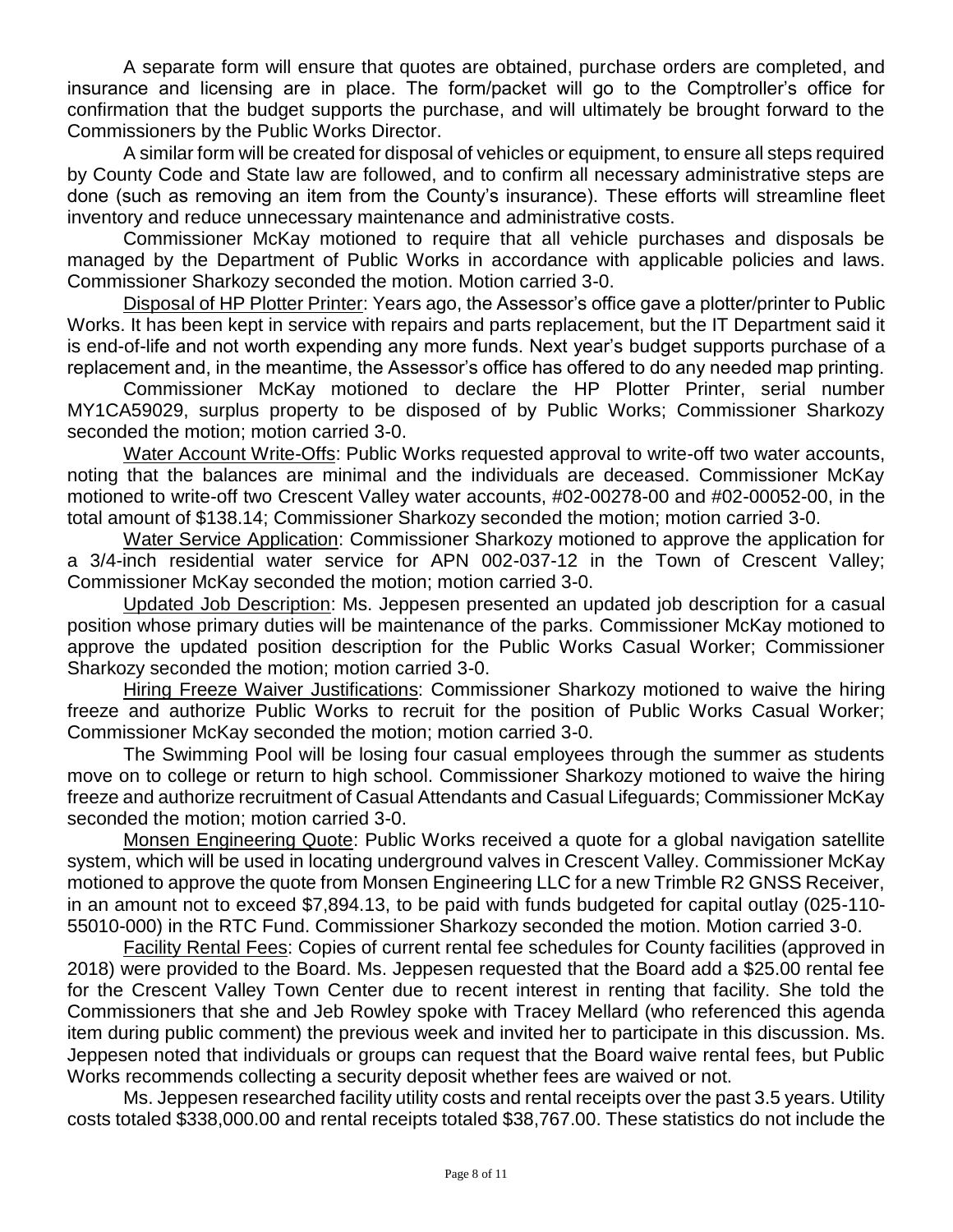Swimming Pool, although it is rented for birthday parties, because those costs are massive and aren't a fair comparison with other facilities.

Chairman Goicoechea invited public comment, offering Ms. Mellard the opportunity to speak.

Ms. Mellard read a statement describing the interest in fostering community and the need for Beowawe residents to have a place to meet on a monthly basis to discuss community interests, such as a produce market or 4-H Club. She recognized that the high cost of materials in the current economy make it impractical to ask that a building be constructed. She and her husband plan to build a small community center on their property, but also must wait for costs to recede. In the interim, she is willing to pay a security deposit and asked that rental fees for the Town Center be waived for a certain period of time. She would like Public Works to compile a list of actual costs so residents can determine whether it's reasonable to ask for a reduction in rental rates, and she thanked the Board for its consideration.

Chairman Goicoechea asked Ms. Mellard to coordinate with Public Works on scheduling facility use, and suggested contacting Nevada Gold Mines about the possibility of using the meeting room at the Horseshoe Ranch, which is much closer. He also suggested working with Cooperative Extension if the community decides to pursue a produce market or 4-H activities.

Commissioner Sharkozy motioned to set a fee of \$25.00 for rental of the Crescent Valley Town Center, and motioned to waive the facility fees for Ms. Mellard to coordinate community meetings for Beowawe residents at the Town Center upon deposit of a security fee. Commissioner McKay seconded the motion. Motion carried 3-0.

### **NATURAL RESOURCES**

Report on Activities: Natural Resources Manager Jake Tibbitts reported on recent activities. Adjudication Hearings: Testimony has concluded concerning the BLM's Public Water Reserve

claims in the Diamond Valley Adjudication hearings in District Court.

Mormon Cricket Meeting: Several people from the US Department of Agriculture and Nevada Department of Agriculture were in Eureka on March 31<sup>st</sup> for a Mormon cricket and grasshopper management meeting. The treatment plan is on schedule this year and two treatment blocks have been identified on BLM lands – one in Diamond Valley and one in Newark Valley.

Mr. Tibbitts said the Nevada Department of Agriculture should be notified when people observe hatches or cricket migration, and he offered to work with people on reporting. He noted that landowners are not restricted from treating on private lands, and products are available for sale to the general public. He advised that it is often better to let the crickets migrate through an area, because baiting tends to keep them in an area.

Mining Projects: Two mining projects are very close to releasing public Draft Environmental Impact Statements. Notice of Availability of the public Draft EIS for Nevada Gold Mine's Goldrush Project is expected any day.

The public Draft EIS for Nevada Vanadium's Gibellini Mine Project is complete, but must move through the approval processes within the Department of Interior and BLM before Notice of Availability can be published.

BLM Letter: Mr. Tibbitts said the BLM copied him on a letter dated March  $4<sup>th</sup>$  to Kelly & Al Hoekenga. There have been some ongoing issues with wild horses getting onto private meadows and lands on both sides of Highway 50. There are fencing issues, and the BLM recently identified a section of fence removed along Highway 50 near the new gravel pit at Devil's Gate. Mr. Tibbitts is looking into the possibility of gaining some assistance for fence improvements from the Eureka Conservation District or the N6 Grazing District.

The Roberts Mountain Herd Management Area has been identified by the BLM as a gather priority. If the gather moves forward this year, it will alleviate some of the drift on the north side of the highway.

Conservation Credits/Debits: It has been determined that construction of the new NDOT maintenance yard in Diamond Valley will create one conservation debit for sage grouse under the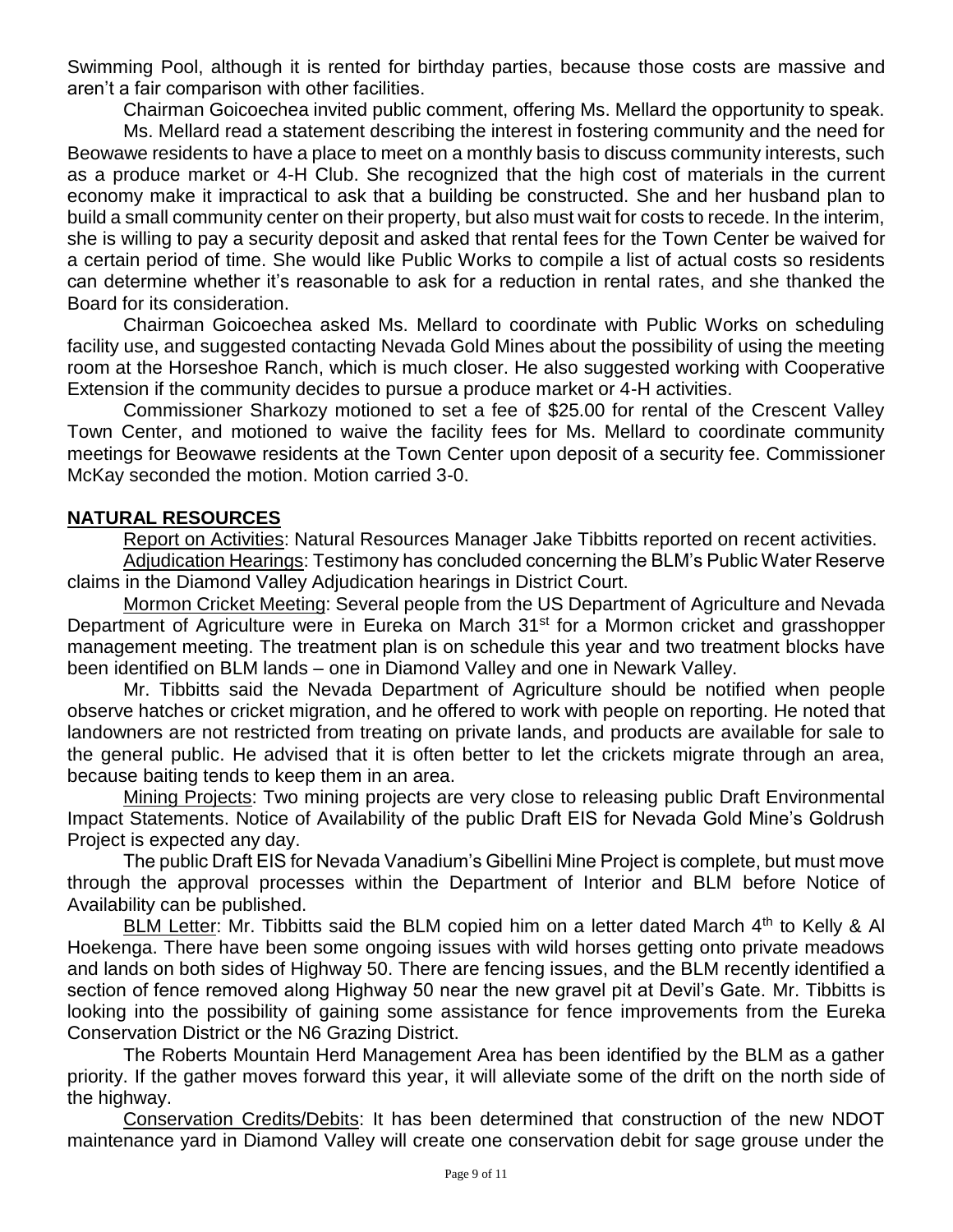Conservation Credit System. Later in the day, Mr. Tibbitts will participate in a call between Nevada Department of Transportation and the Sagebrush Ecosystem Team concerning the debit and potential solutions. The Conservation District is writing a grant proposal for sage grouse work, and it may be possible for NDOT to partner on a project to offset the debit.

Upcoming Meetings: Upcoming meetings include the Navy's Intergovernmental Executive Committee on April 11<sup>th</sup>; a US Fish & Wildlife Service webinar on April 12<sup>th</sup>; the Eureka Conservation District on April 13<sup>th</sup>; the Natural Resources Advisory Commission on April 13<sup>th</sup>; and the Subcommittee on Public Lands on April 15<sup>th</sup> in Ely.

Grazing Issues: The Elko District BLM sent a letter to all permittees advising them to prepare for adjustments related to drought. The Battle Mountain District sent a similar letter in December. There are two public consultation letters concerning operations in Eureka County involving Sadler Ranch and grazing on the north Diamond Range, and Fitzwater's 3F Ranch and grazing on the Monitor Range. The proposed grazing adjustments are not BLM driven, but have been offered by the permittees.

Mr. Tibbitts cautioned permittees about undertaking a DRA (drought response action) under the 2012 Drought Environmental Assessment. Permittees should be aware that they are not making an adjustment for one season, but are tied to the DRA for the duration of the drought. Despite the ongoing drought, Mr. Tibbitts observed that Eureka County has experienced some well-timed rains that have averted a vegetative drought, and the rangelands are actually in better condition than many areas of the State.

Subcommittee on Public Lands of the Joint Interim Standing Committee on Natural Resources: Mr. Tibbitts prepared Eureka County's formal updates and requests for submission to the Subcommittee on Public Lands for its meeting in Ely on April 15<sup>th</sup>. Mr. Tibbitts said the requests are similar to those sent in previous years, but he did ask for the Board's latitude to allow addition of two items.

The first is related to the Biden Administration 30x30 Initiative (calling for conservation of 30% of land and waters by the year 2030) and also Nevada's Assembly Joint Resolution 3 (calling for protection of 50% of the lands by 2030). He would like the Subcommittee to address the difference between 'protection' versus 'conservation' in the 30x30 Initiative.

The second addition is a recommendation that the Legislature rely on counties and Conservation Districts in working with landowners and getting projects on the ground. These local groups can often build partnerships with ranch owners that the federal and State agencies can't.

Commissioner Sharkozy motioned to approve submitting Eureka County's Update and Requests, with the additions described, to the Subcommittee on Public Lands of the Joint Interim Standing Committee on Natural Resources for their meeting in Ely on April 15<sup>th</sup>. Commissioner McKay seconded the motion. Motion carried 3-0.

### **COUNTY HEALTH OFFICER**

Update on Cooperative Efforts: Chairman Goicoechea, appointed County Health Officer, is working closely with Churchill County to provide supplemental health care services in Eureka County. The group is working on an amendment to legislation that would allow non-adjacent counties to form a health district. The group will meet with the Legislative Interim Committee in May or June. If the legislative change doesn't gain momentum, an Interlocal Agreement could be considered. The next 'health district' stakeholder meeting is scheduled in Mineral County later in the month.

Churchill County is considering policy changes to bring some of the health and human services, currently provided by the State, back to the local level. As this moves forward, Eureka County may need to consider similar policy changes. The Department of Health & Human Services was initially receptive to the idea, but is now questioning how it might impact funding.

In his role as County Health Officer and as a rural voice, the Chairman will attend the Governor sponsored Nevada Healthcare Provider Summit in Las Vegas on April 19<sup>th</sup>. The purpose of the Summit is to seek meaningful solutions to health care challenges and provider shortages in the State.